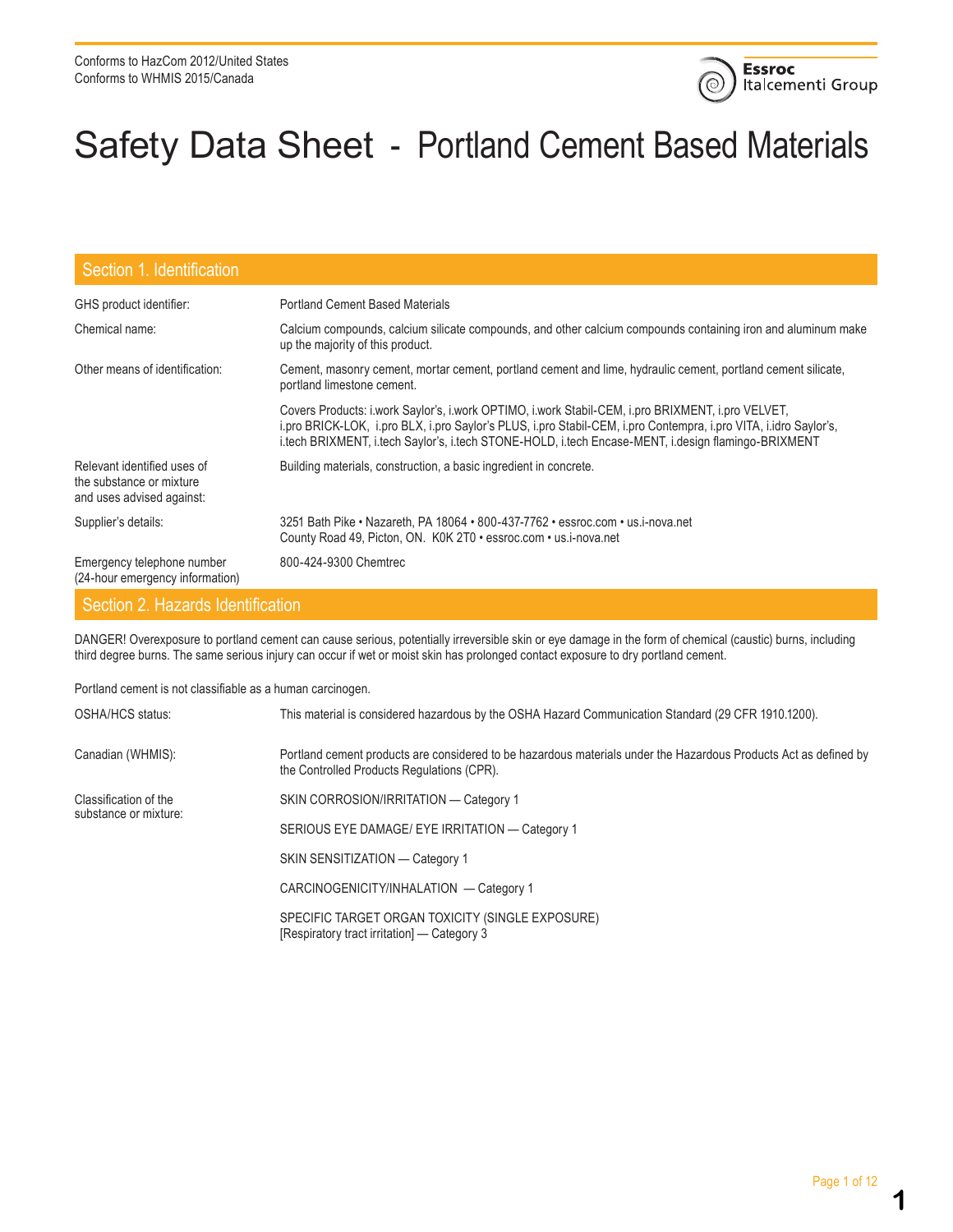

#### GHS label elements

Hazard pictograms:



Signal word: Danger



#### Precautionary statements

| Prevention:                       | Wear protective gloves. Wear eye or face protection. Use only outdoors or in a well-ventilated area. Avoid breathing<br>dust. Wash hands thoroughly after handling. Contaminated work clothing should not be allowed out of the workplace.<br>Causes eye and skin burns. See Section 4 for additional details. May present risk of engulfment. See Section 7 for<br>additional details. Overexposure to wet cement can cause severe skin damage in the form of chemical burns, including<br>third degree burns. The same severe injury can occur if wet or moist skin is exposed to dry portland cement. Clothing<br>wet with moisture from cement can transmit the caustic effects to the skin, causing chemical burns. Portland cement<br>causes skin burns with little warning; discomfort or pain cannot be relied upon to alert a person to a serious injury. You<br>may not feel pain or the severity of the burn until hours after the exposure.                                                                                                                                                                                                                                                                                                                                                                                                                                                                                                                                                                                                                                                                                                                                                                                                                                                                                                                                                                             |
|-----------------------------------|-------------------------------------------------------------------------------------------------------------------------------------------------------------------------------------------------------------------------------------------------------------------------------------------------------------------------------------------------------------------------------------------------------------------------------------------------------------------------------------------------------------------------------------------------------------------------------------------------------------------------------------------------------------------------------------------------------------------------------------------------------------------------------------------------------------------------------------------------------------------------------------------------------------------------------------------------------------------------------------------------------------------------------------------------------------------------------------------------------------------------------------------------------------------------------------------------------------------------------------------------------------------------------------------------------------------------------------------------------------------------------------------------------------------------------------------------------------------------------------------------------------------------------------------------------------------------------------------------------------------------------------------------------------------------------------------------------------------------------------------------------------------------------------------------------------------------------------------------------------------------------------------------------------------------------------|
|                                   | MEDICAL CONDITIONS WHICH MAY BE AGGRAVATED BY EXPOSURE: Contact with wet cement may aggravate<br>existing skin conditions. Sensitivity to hexavalent chromium can be aggravated by exposure.                                                                                                                                                                                                                                                                                                                                                                                                                                                                                                                                                                                                                                                                                                                                                                                                                                                                                                                                                                                                                                                                                                                                                                                                                                                                                                                                                                                                                                                                                                                                                                                                                                                                                                                                        |
| Response:                         | IF INHALED: Remove victim to fresh air and keep at rest in a position comfortable for breathing. Prolonged and repeat-<br>ed inhalation of respirable crystalline silica-containing dust in excess of appropriate exposure limits has caused silicosis,<br>fibrosis or scar tissue formations in the lungs. Call a POISON CENTER or physician if you feel unwell. IF ON SKIN:<br>Wash with plenty of pH neutral soap and water. Take off contaminated clothing. Wash contaminated clothing before<br>reuse. If skin irritation or rash occurs: get medical attention. Portland cement may contain trace amounts of hexavalent<br>chromium. Hexavalent chromium is associated with allergic skin reactions which may appear as contact dermatitis and<br>skin ulcerations. Persons already sensitized may react to their first exposure to cement. Other individuals may develop<br>allergic dermatitis after repeated exposure to cement. The symptoms of allergic reactions may include reddening of the<br>skin, rash, and irritation. Symptoms of chronic exposure to wet cement may include reddening, irritation, and eczema-<br>tous rashes. Drying, thickening, and cracking of the skin and nails may also occur. IF IN EYES: Rinse cautiously with<br>water for several minutes. Remove contact lenses, if present and easy to do. Continue rinsing. Exposure to dust may<br>cause immediate or delayed irritation or inflammation. Eye contact by larger amount of dry power or splashes of wet<br>portland cement may cause effects ranging from moderate eye irritation to chemical burns or blindness. Immediately<br>call a POISON CENTER or physician. IF INGESTED: Irritating to mouth, throat and stomach. Ingestion of large quanti-<br>ties may cause severe irritation and chemical burns of the mouth, throat, stomach and digestive tract. Do not ingest<br>portland cement. Get immediate medical attention. |
| Storage:                          | Keep container tightly closed in a dry and well-ventilated area.                                                                                                                                                                                                                                                                                                                                                                                                                                                                                                                                                                                                                                                                                                                                                                                                                                                                                                                                                                                                                                                                                                                                                                                                                                                                                                                                                                                                                                                                                                                                                                                                                                                                                                                                                                                                                                                                    |
| Disposal:                         | Dispose of contents and container in accordance with all local, regional, national and international regulations.                                                                                                                                                                                                                                                                                                                                                                                                                                                                                                                                                                                                                                                                                                                                                                                                                                                                                                                                                                                                                                                                                                                                                                                                                                                                                                                                                                                                                                                                                                                                                                                                                                                                                                                                                                                                                   |
| Hazards not otherwise classified: | Not applicable.                                                                                                                                                                                                                                                                                                                                                                                                                                                                                                                                                                                                                                                                                                                                                                                                                                                                                                                                                                                                                                                                                                                                                                                                                                                                                                                                                                                                                                                                                                                                                                                                                                                                                                                                                                                                                                                                                                                     |

| Section 3. Composition/information on ingredients |                                                                                                                                                  |  |
|---------------------------------------------------|--------------------------------------------------------------------------------------------------------------------------------------------------|--|
| Substance/mixture:                                | Mixture                                                                                                                                          |  |
| Chemical name:                                    | Calcium compounds, calcium silicate compounds, and other calcium compounds containing iron and aluminum make<br>up the majority of this product. |  |
| Other means of identification:                    | Cement, hydraulic cement, portland cement silicate                                                                                               |  |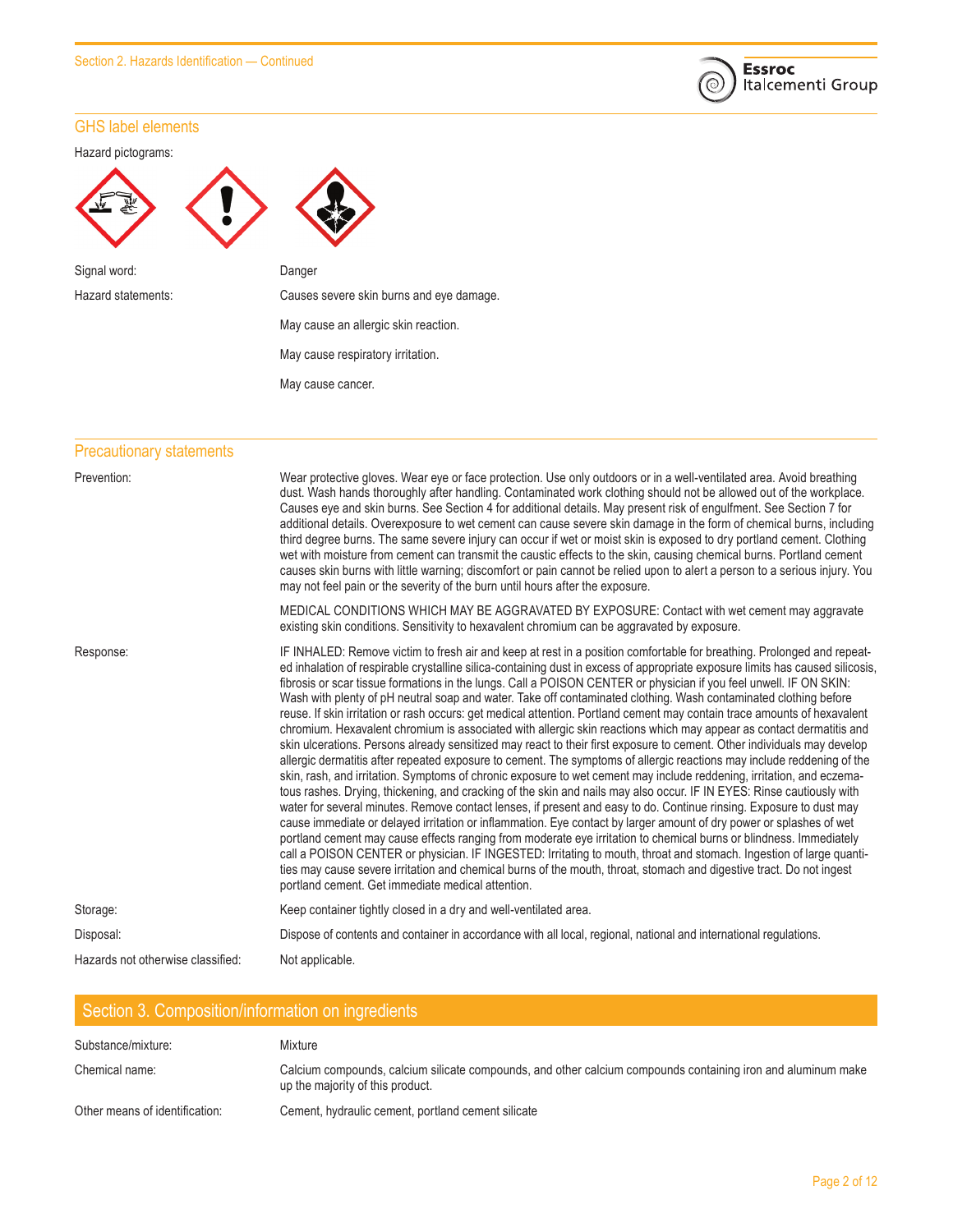

#### CAS number/other identifiers

| CAS number:   |  |
|---------------|--|
| Product code: |  |

65997-15-1 Not available.

| Ingredient name                                                                          | $\%$       | CAS number |
|------------------------------------------------------------------------------------------|------------|------------|
| Cement, portland chemicals                                                               | $35 - 100$ | 65997-15-1 |
| The structure of portland cement may contain the following in some concentration ranges: |            |            |
| Limestone                                                                                | $0 - 65$   | 1317-65-3  |
| Gypsum                                                                                   | $2 - 10$   | 13397-24-5 |
| <b>Hydrated Lime</b>                                                                     | $0 - 50$   | 1305-62-0  |
| Cement Kiln Dust                                                                         | $0 - 15$   | 68475-76-3 |
| Iron Oxide                                                                               | $0 - 10$   | 1309-37-1  |
| Bentonite                                                                                | $0 - 10$   | 1302-78-9  |
| Magnesium oxide                                                                          | $0 - 4$    | 1309-48-4  |
| Calcium oxde                                                                             | $0 - 4$    | 1305-78-8  |
| Carbon Black                                                                             | $0 - 2$    | 1333-66-4  |
| Quartz                                                                                   | $<$ 3      | 14808-60-7 |
| Hexavalent chromium*                                                                     | Trace      | 18450-29-9 |

Any concentration shown as a range is to protect confidentiality or is due to process variation.

\*Hexavalent chromium is included due to dermal sensitivity associated with the component.

There are no additional ingredients present which, within the current knowledge of the supplier and in the concentrations applicable, are classified as hazardous to health or the environment and hence require reporting in this section.

Occupational exposure limits, if available, are listed in Section 8.

#### Section 4. First aid measures

### Description of necessary first aid measures

| Eye contact:  | Get medical attention immediately. Call a poison center or physician. Immediately flush eyes with plenty of water,<br>occasionally lifting the upper and lower eyelids. Check for and remove any contact lenses. Continue to rinse for at least<br>20 minutes. Chemical burns must be treated promptly by a physician.                                                                                                                                                                                                                                                                                                                                                                                                                                                                                                                                                                                                                                                                     |
|---------------|--------------------------------------------------------------------------------------------------------------------------------------------------------------------------------------------------------------------------------------------------------------------------------------------------------------------------------------------------------------------------------------------------------------------------------------------------------------------------------------------------------------------------------------------------------------------------------------------------------------------------------------------------------------------------------------------------------------------------------------------------------------------------------------------------------------------------------------------------------------------------------------------------------------------------------------------------------------------------------------------|
| Inhalation:   | Seek medical help if coughing or other symptoms persist. Inhalation of large amounts of portland cement requires<br>immediate medical attention. Call a poison center or physician. Remove victim to fresh air and keep at rest in a position<br>comfortable for breathing. If the individual is not breathing, if breathing is irregular or if respiratory arrest occurs,<br>provide artificial respiration or oxygen by trained personnel. It may be dangerous to the person providing aid to give<br>mouth-to-mouth resuscitation. If unconscious, place in recovery position and get medical attention immediately.<br>Maintain an open airway.                                                                                                                                                                                                                                                                                                                                        |
| Skin contact: | Get medical attention immediately. Heavy exposure to portland cement dust, wet concrete or associated water requires<br>prompt attention. Quickly remove contaminated clothing, shoes, and leather goods such as watchbands and belts.<br>Quickly and gently blot or brush away excess portland cement. Immediately wash thoroughly with lukewarm, gently<br>flowing water and non-abrasive pH neutral soap. Seek medical attention for rashes, burns, irritation, dermatitis and<br>prolonged unprotected exposures to wet cement, cement mixtures or liquids from wet cement. Burns should be treated<br>as caustic burns. Portland cement causes skin burns with little warning. Discomfort or pain cannot be relied upon<br>to alert a person to a serious injury. You may not feel pain or the severity of the burn until hours after the exposure.<br>Chemical burns must be treated promptly by a physician. In the event of any complaints or symptoms, avoid further<br>exposure. |
| Ingestion:    | Get medical attention immediately. Call a poison center or physician. Have victim rinse mouth thoroughly with water.<br>DO NOT INDUCE VOMITING unless directed to do so by medical personnel. Remove victim to fresh air and keep at<br>rest in a position comfortable for breathing. If material has been swallowed and the exposed person is conscious, give<br>small quantities of water to drink. Have victim drink 60 to 240 mL (2 to 8 oz.) of water. Stop giving water if the exposed<br>person feels sick as vomiting may be dangerous. If vomiting occurs, the head should be kept low so that vomit does<br>not enter the lungs. Chemical burns must be treated promptly by a physician. Never give anything by mouth to an<br>unconscious person. If unconscious, place in recovery position and get medical attention immediately. Maintain an<br>open airway.<br>$\mathbf{r}$ $\mathbf{r}$ $\mathbf{r}$                                                                       |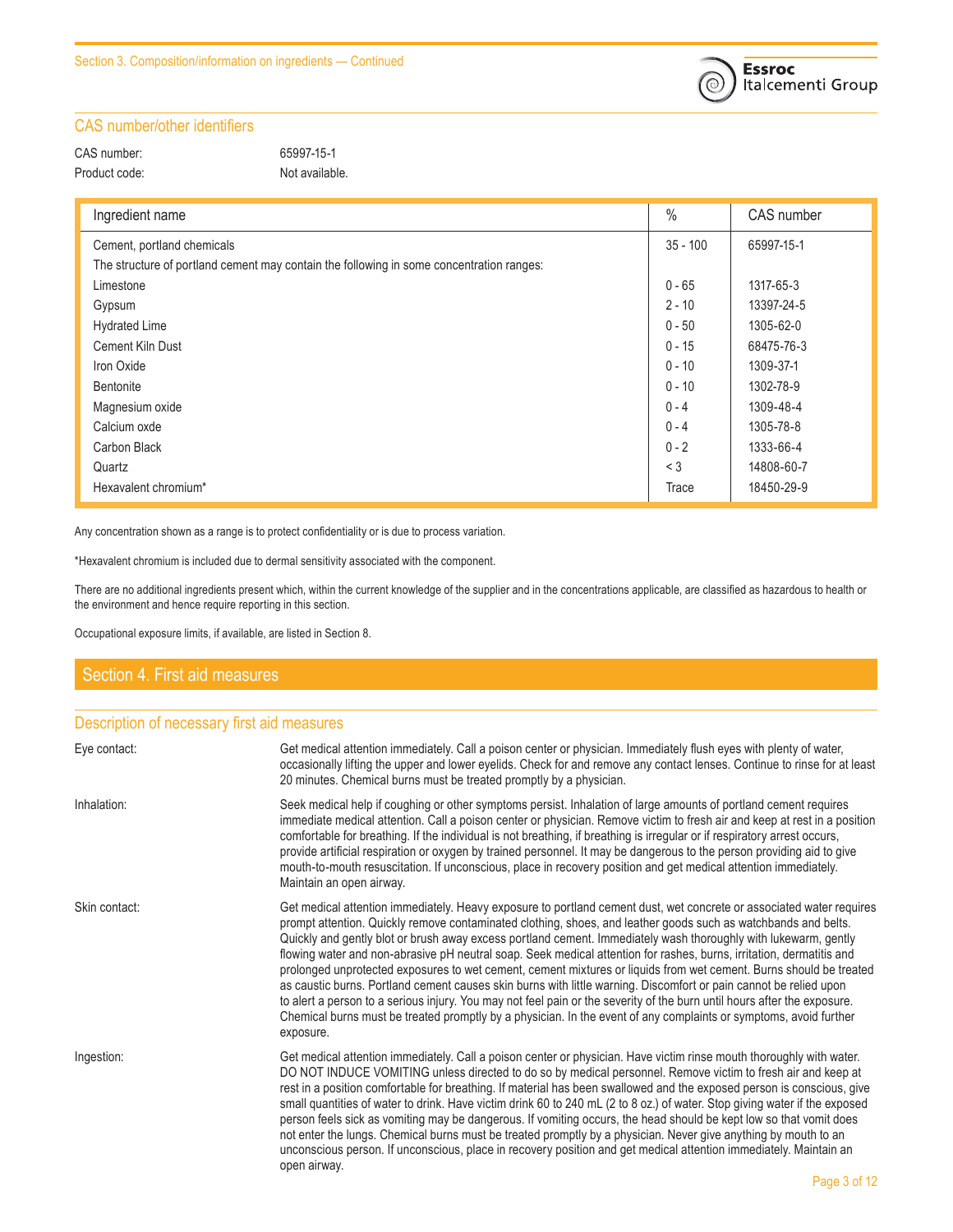

### Most important symptoms/effects, acute and delayed potential acute health effects

| Eve contact:  | Causes serious eye damage.                                |
|---------------|-----------------------------------------------------------|
| Inhalation:   | May cause respiratory irritation.                         |
| Skin contact: | Causes severe burns. May cause an allergic skin reaction. |
| Ingestion:    | May cause burns to mouth, throat and stomach.             |

#### Over-exposure signs/symptoms

| Eye contact:  | Adverse symptoms may include the following: pain, watering and redness                                                                             |
|---------------|----------------------------------------------------------------------------------------------------------------------------------------------------|
| Inhalation:   | Adverse symptoms may include the following: respiratory tract irritation and coughing                                                              |
| Skin contact: | Adverse symptoms may include the following: pain or irritation, redness and blistering may occur, skin burns, ulceration<br>and necrosis may occur |
| Ingestion:    | Adverse symptoms may include the following: stomach pains                                                                                          |

#### Indication of immediate medical attention and special treatment needed, if necessary

| Notes to physician:         | Treat symptomatically. Contact poison treatment specialist immediately if large quantities have been ingested or<br>inhaled.                                                                                                                                        |
|-----------------------------|---------------------------------------------------------------------------------------------------------------------------------------------------------------------------------------------------------------------------------------------------------------------|
| Specific treatments:        | Not applicable.                                                                                                                                                                                                                                                     |
| Protection of first-aiders: | No action shall be taken involving any personal risk or without suitable training. It may be dangerous to the person<br>providing aid to give mouth-to-mouth resuscitation. Wash contaminated clothing thoroughly with water before removing<br>it, or wear gloves. |

See toxicological information (Section 11)

### Section 5. Fire-fighting measures

| <b>Extinguishing media</b>                         |                                                                                                                                                                        |
|----------------------------------------------------|------------------------------------------------------------------------------------------------------------------------------------------------------------------------|
| Suitable extinguishing media:                      | Use an extinguishing agent suitable for the surrounding fire.                                                                                                          |
| Unsuitable extinguishing media:                    | Do not use water jet or water-based fire extinguishers.                                                                                                                |
| Specific hazards arising from<br>the chemical:     | No specific fire or explosion hazard.                                                                                                                                  |
| Hazardous thermal<br>decomposition products:       | Decomposition products may include the following materials: carbon dioxide, carbon monoxide, sulfur<br>oxides and metal oxide/oxides                                   |
| Special protective actions for<br>fire-fighters:   | Move containers from fire area if this can be done without risk. Use water spray to keep fire-exposed<br>containers cool.                                              |
| Special protective equipment<br>for fire-fighters: | Fire-fighters should wear appropriate protective equipment and self-contained breathing apparatus (SCBA)<br>with a full face-piece operated in positive pressure mode. |

### Section 6. Accidental release measures

#### Personal precautions, protective equipment and emergency procedures

| For non-emergency personnel: | No action shall be taken involving any personal risk or without suitable training. Evacuate surrounding areas. Keep<br>unnecessary and unprotected personnel from entering. Do not touch or walk through spilled material. Do not breathe<br>dust. Provide adequate ventilation. Wear appropriate respirator when ventilation is inadequate. Put on appropriate<br>personal protective equipment. |
|------------------------------|---------------------------------------------------------------------------------------------------------------------------------------------------------------------------------------------------------------------------------------------------------------------------------------------------------------------------------------------------------------------------------------------------|
| For emergency responders:    | For personal protective clothing requirements, please see Section 8.                                                                                                                                                                                                                                                                                                                              |
| Environmental precautions:   | Avoid dispersal of spilled material and runoff and contact with soil, waterways, drains and sewers. Inform the relevant<br>authorities if the product has entered the environment, including waterways, soil or air. Materials can enter waterways<br>through drainage systems.                                                                                                                   |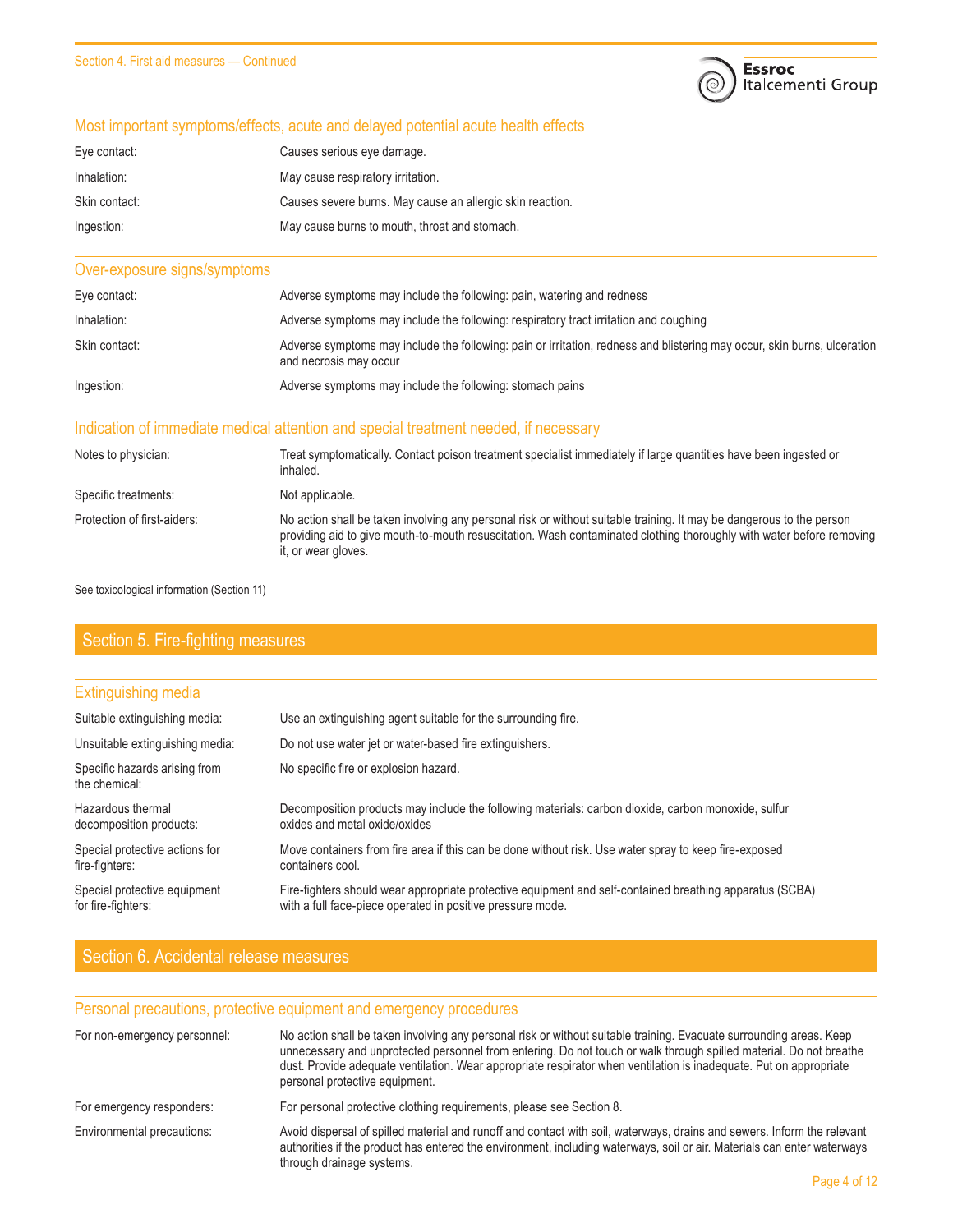

|              | Methods and materials for containment and cleaning up                                                                                                                                                                                                                                                                                                                                                                                                                                                                                                                                                        |
|--------------|--------------------------------------------------------------------------------------------------------------------------------------------------------------------------------------------------------------------------------------------------------------------------------------------------------------------------------------------------------------------------------------------------------------------------------------------------------------------------------------------------------------------------------------------------------------------------------------------------------------|
| Small spill: | Move containers from spill area. Avoid dust generation. Do not dry sweep. Vacuum dust with equipment fitted with<br>a HEPA filter and place in a closed, labeled waste container. Place spilled material in a designated, labeled waste<br>container. Dispose of waste material by using a licensed waste disposal contractor.                                                                                                                                                                                                                                                                               |
| Large spill: | Move containers from spill area. Approach release from upwind. Prevent entry into sewers, water courses, basements<br>or confined areas. Avoid dust generation. Do not dry sweep. Vacuum dust with equipment fitted with a HEPA filter and<br>place dust in a closed, labeled waste container. Avoid creating dusty conditions and prevent wind dispersal. Large<br>spills to waterways may be hazardous due to alkalinity of the product. Dispose of waste material using a licensed waste<br>disposal contractor. Note: see Section 1 for emergency contact information and Section 13 for waste disposal. |

## Section 7. Handling and storage

#### Precautions for safe handling

| Protective measures:                                             | Put on appropriate personal protective equipment (see Section 8). Persons with a history of skin sensitization problems<br>should not be employed in any process in which this product is used. Avoid exposure by obtaining and following special<br>instructions before use. Do not handle until all safety precautions have been read and understood. Do not get in eyes<br>or on skin or clothing. Do not breathe dust. Do not ingest. Use only with adequate ventilation. Wear appropriate respira-<br>tor when ventilation is inadequate. Keep in the original container or an approved alternative made from a compatible<br>material and keep the container tightly closed when not in use. Empty containers retain product residue and can be<br>hazardous. Do not reuse container.           |
|------------------------------------------------------------------|-------------------------------------------------------------------------------------------------------------------------------------------------------------------------------------------------------------------------------------------------------------------------------------------------------------------------------------------------------------------------------------------------------------------------------------------------------------------------------------------------------------------------------------------------------------------------------------------------------------------------------------------------------------------------------------------------------------------------------------------------------------------------------------------------------|
| Advice on general<br>occupational hygiene:                       | Eating, drinking and smoking should be prohibited in areas where this material is handled, stored and<br>processed. Workers should wash hands and face before eating, drinking and smoking. Remove contaminated clothing<br>and protective equipment before entering eating areas. See also Section 8 for additional information on hygiene<br>measures.                                                                                                                                                                                                                                                                                                                                                                                                                                              |
| Conditions for safe storage.<br>including any incompatibilities: | A key to using the product safely requires the user to recognize that portland cement reacts chemically<br>with water to produce calcium hydroxide which can cause severe chemical burns. Every attempt should be made to<br>avoid skin and eye contact with cement. Do not get portland cement inside boots, shoes or gloves. Do not allow wet,<br>saturated clothing to remain against the skin. Promptly remove clothing and shoes that are dusty or wet with cement<br>mixtures. Launder/clean clothing and shoes before reuse. Do not enter a confined space that stores or contains port-<br>land cement unless appropriate procedures and protection are available. Portland cement can build up or adhere to the<br>walls of a confined space and then release or fall suddenly (engulfment). |

### Section 8. Exposure controls/personal protection

#### Control parameters

#### Occupational exposure limits

| Ingredient name             | Exposure limits                                                                                                                                         |  |
|-----------------------------|---------------------------------------------------------------------------------------------------------------------------------------------------------|--|
| Cement, portland, chemicals | ACGIH TLV (United States, 3/2012).<br>TWA: 1 mg/m <sup>3</sup> 8 hours. Form: Respirable fraction                                                       |  |
|                             | NIOSH REL (United States, 6/2009).<br>TWA: 5 mg/m <sup>3</sup> 10 hours. Form: Respirable fraction<br>TWA: 10 mg/m <sup>3</sup> 10 hours. Form: Total   |  |
|                             | OSHA PEL (United States, 6/2010).<br>TWA: 5 mg/m <sup>3</sup> 8 hours. Form: Respirable fraction<br>TWA: 15 mg/m <sup>3</sup> 8 hours. Form: Total dust |  |
|                             | Exposure limits in Canada are under provincial jurisdictions.                                                                                           |  |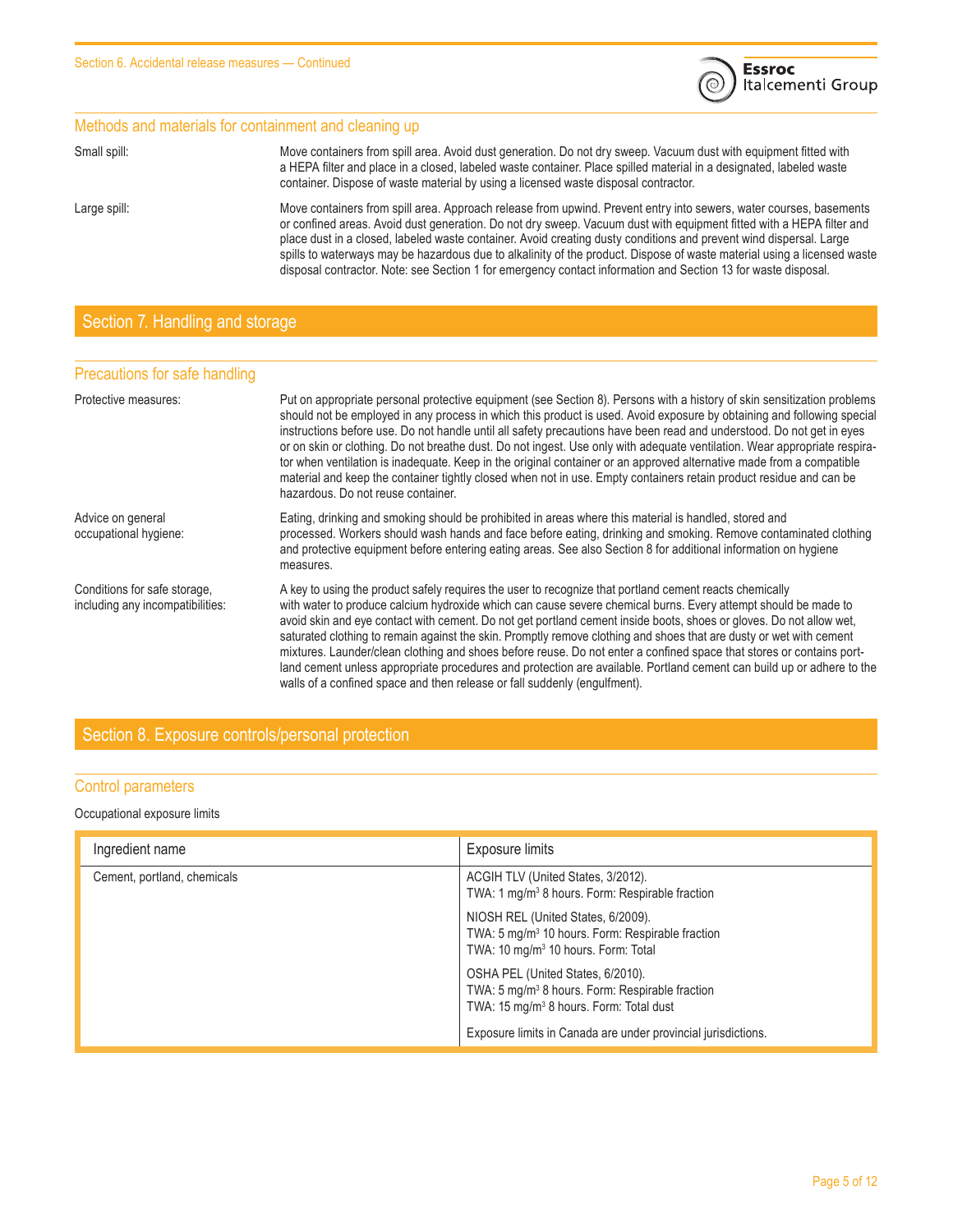

**Essroc**<br>Italcementi Group

| Calcium oxide                     |                                                                                                                                                                                                        | ACGIH TLV (United States, 3/2012).<br>TWA: 2 mg/m <sup>3</sup> 8 hours.                                                                                                                                                                                                                                                       |  |
|-----------------------------------|--------------------------------------------------------------------------------------------------------------------------------------------------------------------------------------------------------|-------------------------------------------------------------------------------------------------------------------------------------------------------------------------------------------------------------------------------------------------------------------------------------------------------------------------------|--|
|                                   |                                                                                                                                                                                                        | NIOSH REL (United States, 6/2009).<br>TWA: $2 \text{ mg/m}^3$ 10 hours.                                                                                                                                                                                                                                                       |  |
|                                   |                                                                                                                                                                                                        | OSHA PEL (United States, 6/2010).<br>TWA: $5 \text{ mg/m}^3$ 8 hours.                                                                                                                                                                                                                                                         |  |
|                                   |                                                                                                                                                                                                        | Exposure limits in Canada are under provincial jurisdictions.                                                                                                                                                                                                                                                                 |  |
| Limestone                         |                                                                                                                                                                                                        | NIOSH REL (United States, 6/2009).<br>TWA: 5 mg/m <sup>3</sup> 10 hours. Form: Respirable fraction<br>TWA: 10 mg/m <sup>3</sup> 10 hours. Form: Total                                                                                                                                                                         |  |
|                                   |                                                                                                                                                                                                        | OSHA PEL (United States, 6/2010).<br>TWA: 5 mg/m <sup>3</sup> 8 hours. Form: Respirable fraction<br>TWA: 15 mg/m <sup>3</sup> 8 hours. Form: Total dust                                                                                                                                                                       |  |
|                                   |                                                                                                                                                                                                        | Exposure limits in Canada are under provincial jurisdictions.                                                                                                                                                                                                                                                                 |  |
| Magnesium oxide                   |                                                                                                                                                                                                        | ACGIH TLV (United States, 3/2012).<br>TWA: 10 mg/m <sup>3</sup> 8 hours. Form: Inhalable fraction                                                                                                                                                                                                                             |  |
|                                   |                                                                                                                                                                                                        | OSHA PEL (United States, 6/2010).<br>TWA: 15 mg/m <sup>3</sup> 8 hours. Form: Total particulates                                                                                                                                                                                                                              |  |
|                                   |                                                                                                                                                                                                        | Exposure limits in Canada are under provincial jurisdictions.                                                                                                                                                                                                                                                                 |  |
| Quartz                            |                                                                                                                                                                                                        | ACGIH TLV (United States, 3/2012).<br>TWA: 0.025 mg/m <sup>3</sup> 8 hours. Form: Respirable fraction                                                                                                                                                                                                                         |  |
|                                   |                                                                                                                                                                                                        | NIOSH REL (United States, 6/2009).<br>TWA: 0.05 mg/m <sup>3</sup> 10 hours. Form: respirable dust                                                                                                                                                                                                                             |  |
|                                   |                                                                                                                                                                                                        | OSHA PEL Z-3 (United States, 9/2005).<br>TWA: 10mg/m <sup>3</sup> divided by %SiO <sub>2</sub> + 2: Respirable<br>TWA: $30$ mg/m <sup>3</sup> divided by %SiO <sub>2</sub> + 2: Total                                                                                                                                         |  |
|                                   |                                                                                                                                                                                                        | Exposure limits in Canada are under provincial jurisdictions.                                                                                                                                                                                                                                                                 |  |
| Calcium sulfate (gypsum)          |                                                                                                                                                                                                        | ACGIH TLV (United States, 3/2012)<br>TWA: 10 mg/m <sup>3</sup> 8 hours. Form: Respirable fraction                                                                                                                                                                                                                             |  |
|                                   |                                                                                                                                                                                                        | NIOSH REL (United States, 6/2009)<br>TWA 5 mg/m <sup>3</sup> 8 hours. Form: Respirable fraction<br>TWA 10 mg/m <sup>3</sup> 8 hours. Form: Total dust                                                                                                                                                                         |  |
|                                   |                                                                                                                                                                                                        | OSHA PEL Z-1 (United States, 2/2006)<br>TWA 5 mg/m <sup>3</sup> 8 hours. Form: Respirable fraction<br>TWA 15 mg/m <sup>3</sup> 8 hours. Form: Total dust                                                                                                                                                                      |  |
|                                   |                                                                                                                                                                                                        | Exposure limits in Canada are under provincial jurisdictions.                                                                                                                                                                                                                                                                 |  |
| Appropriate engineering controls: | below any recommended or statutory limits.                                                                                                                                                             | Use only with adequate ventilation. If user operations generate dust, use process enclosures, local<br>exhaust ventilation or other engineering controls to keep worker exposure to airborne contaminants                                                                                                                     |  |
| Environmental exposure controls:  | Emissions from ventilation or work process equipment should be checked to ensure they comply<br>with the requirements of environmental protection legislation.                                         |                                                                                                                                                                                                                                                                                                                               |  |
| Individual protection measures    |                                                                                                                                                                                                        |                                                                                                                                                                                                                                                                                                                               |  |
| Hygiene measures:                 |                                                                                                                                                                                                        | Clean water should always be readily available for skin and (emergency) eye washing. Periodically wash areas<br>contacted by portland cement with a pH neutral soap and clean, uncontaminated water. If clothing becomes saturated<br>with portland cement, garments should be removed and replaced with clean, dry clothing. |  |
| Eye/face protection:              | To prevent eye contact, wear safety glasses with side shields, safety goggles or face shields when handling dust or wet<br>cement. Wearing contact lenses when working with cement is not recommended. |                                                                                                                                                                                                                                                                                                                               |  |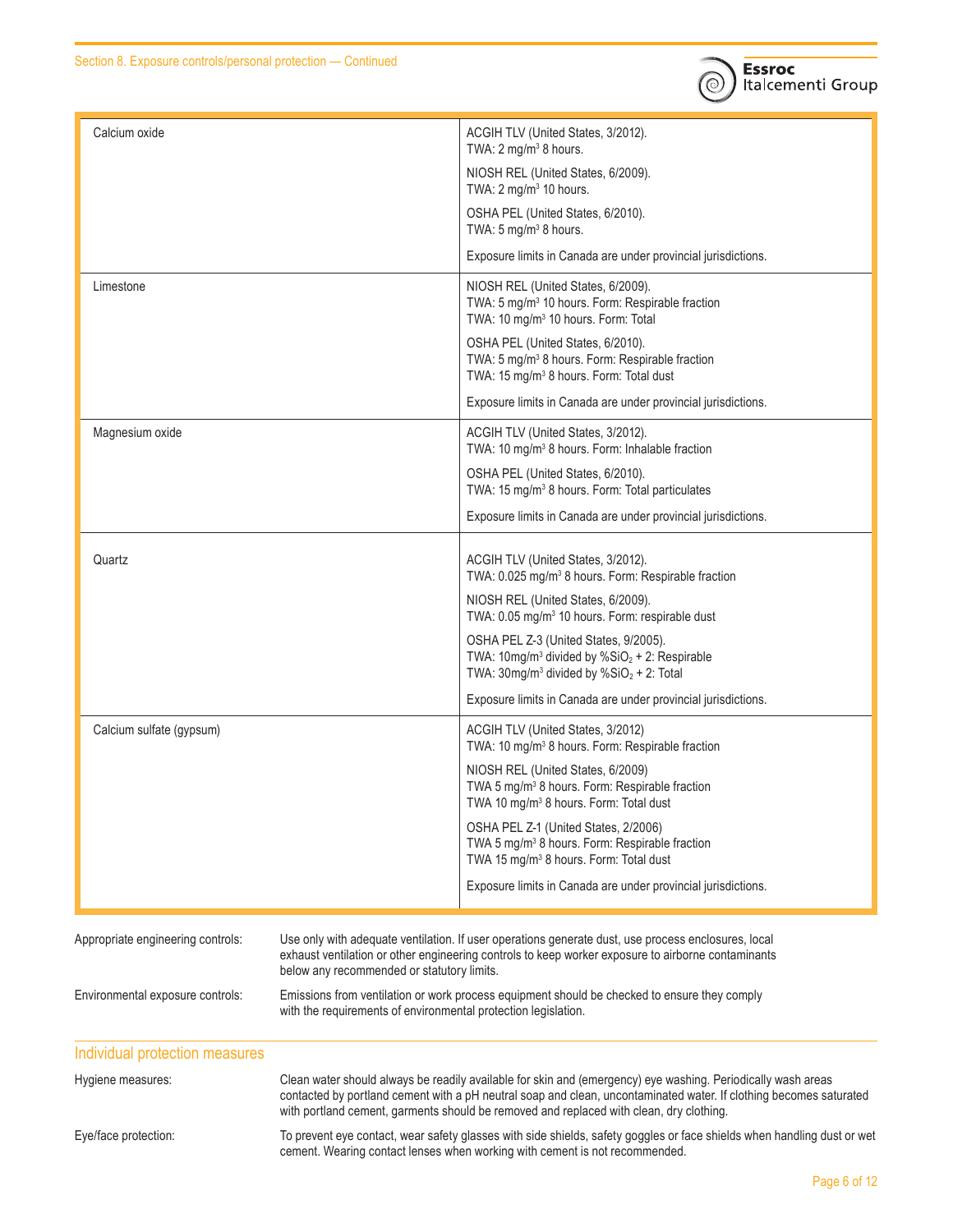

| Use impervious, waterproof, abrasion and alkali-resistant gloves. Do not rely on barrier creams in place of impervious<br>gloves. Do not get portland cement inside gloves.                                                                                                                                                                                                                                                                                                                                           |
|-----------------------------------------------------------------------------------------------------------------------------------------------------------------------------------------------------------------------------------------------------------------------------------------------------------------------------------------------------------------------------------------------------------------------------------------------------------------------------------------------------------------------|
| Use impervious, waterproof, abrasion and alkali-resistant boots and protective long-sleeved and long-legged clothing<br>to protect the skin from contact with wet portland cement. To reduce foot and ankle exposure, wear impervious boots<br>that are high enough to prevent portland cement from getting inside them. Do not get portland cement inside boots,<br>shoes, or gloves. Remove clothing and protective equipment that becomes saturated with cement and immediately<br>wash exposed areas of the body. |
| Appropriate footwear and any additional skin protection measures should be selected based on the task being<br>performed and the risks involved. Footwear and other gear to protect the skin should be approved by a specialist<br>before handling this product.                                                                                                                                                                                                                                                      |
| Use a properly fitted, particulate filter respirator complying with an approved standard if a risk assessment indicates<br>this is necessary. Respirator selection must be based on known or anticipated exposure levels, the hazards of the<br>product, and assigned protection factor of the selected respirator.                                                                                                                                                                                                   |
|                                                                                                                                                                                                                                                                                                                                                                                                                                                                                                                       |

### Section 9. Physical and chemical properties

#### Appearance

| <b>Physical State:</b>     | Solid. [Powder.]                | Lower and upper explosive (flammable) limits: | Not applicable.            |
|----------------------------|---------------------------------|-----------------------------------------------|----------------------------|
| Color:                     | Various (Gray or white).        | Vapor pressure:                               | Not applicable.            |
| Odor:                      | Odorless.                       | Vapor density:                                | Not applicable.            |
| Odor threshold:            | Not available.                  | Relative density:                             | 2.3 to 3.1                 |
| pH:                        | >11.5 [Conc. (% w/w): 1%]       | Solubility:                                   | Slightly soluble in water. |
| Melting point:             | Not available.                  | Solubility in water:                          | 0.1 to 1%                  |
| Boiling point:             | >1000°C (>1832°F)               | Partition coefficient: n-octanol/water:       | Not applicable.            |
| Flash point:               | Not flammable. Not combustible. | Auto-ignition temperature:                    | Not applicable.            |
| Burning time:              | Not available.                  | Decomposition temperature:                    | Not available.             |
| Burning rate:              | Not available.                  | SADT:                                         | Not available.             |
| Evaporation rate:          | Not applicable.                 | Viscosity:                                    | Not applicable.            |
| Flammability (solid, gas): | Not applicable.                 |                                               |                            |

### Section 10. Stability and reactivity

| Reactivity:                         | Reacts slowly with water forming hydrated compounds, releasing heat and producing a strong alkaline solution until<br>reaction is substantially complete.                                                                                                                                                                                                                                                                                                                                                                                                                                                                                                                                                                                                                                                                                                                                                                              |
|-------------------------------------|----------------------------------------------------------------------------------------------------------------------------------------------------------------------------------------------------------------------------------------------------------------------------------------------------------------------------------------------------------------------------------------------------------------------------------------------------------------------------------------------------------------------------------------------------------------------------------------------------------------------------------------------------------------------------------------------------------------------------------------------------------------------------------------------------------------------------------------------------------------------------------------------------------------------------------------|
| Chemical stability:                 | The product is stable.                                                                                                                                                                                                                                                                                                                                                                                                                                                                                                                                                                                                                                                                                                                                                                                                                                                                                                                 |
| Possibility of hazardous reactions: | Under normal conditions of storage and use, hazardous reactions will not occur.                                                                                                                                                                                                                                                                                                                                                                                                                                                                                                                                                                                                                                                                                                                                                                                                                                                        |
| Conditions to avoid:                | No specific data.                                                                                                                                                                                                                                                                                                                                                                                                                                                                                                                                                                                                                                                                                                                                                                                                                                                                                                                      |
| Incompatible materials:             | Reactive or incompatible with the following materials: oxidizing materials, acids, aluminum and ammonium salt.<br>Portland cement is highly alkaline and will react with acids to produce a violent, heat-generating reaction. Toxic gases<br>or vapors may be given off depending on the acid involved. Reacts with acids, aluminum metals and ammonium salts.<br>Aluminum powder and other alkali and alkaline earth elements will react in wet mortar or concrete, liberating hydrogen<br>gas. Limestone ignites on contact with fluorine and is incompatible with acids, alum, ammonium salts, and magnesium.<br>Silica reacts violently with powerful oxidizing agents such as fluorine, boron trifluoride, chlorine trifluoride, manganese<br>trifluoride, and oxygen difluoride yielding possible fire and/or explosions. Silicates dissolve readily in hydrofluoric acid<br>producing a corrosive gas - silicon tetrafluoride. |
| Hazardous decomposition products:   | Under normal conditions of storage and use, hazardous decomposition products should not be produced.                                                                                                                                                                                                                                                                                                                                                                                                                                                                                                                                                                                                                                                                                                                                                                                                                                   |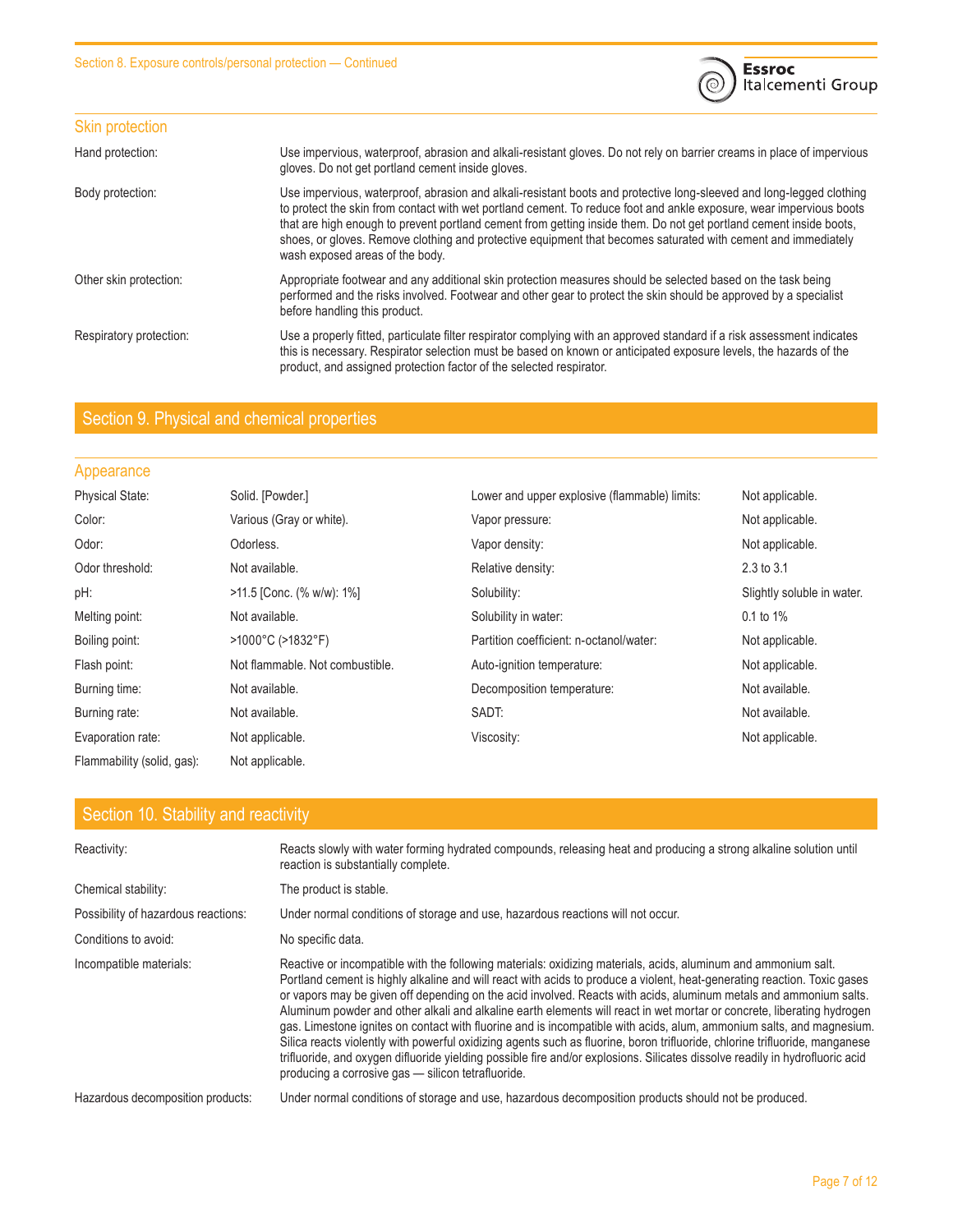

### Section 11. Toxicological information

#### Information on toxicological effects

| Acute toxicity:       | Portland Cement LD50/LC50 = Not available                                                                                                                              |
|-----------------------|------------------------------------------------------------------------------------------------------------------------------------------------------------------------|
| Irritation/Corrosion: | Skin: May cause skin irritation. May cause serious burns in the presence of moisture.<br>Eyes: Causes serious eye damage. May cause burns in the presence of moisture. |
|                       | Respiratory: May cause respiratory tract irritation.                                                                                                                   |
| Sensitization:        | May cause sensitization due to the potential presence of trace amounts of hexavalent chromium.                                                                         |
| Mutagenicity:         | There are no data available.                                                                                                                                           |

#### Carcinogenicity:

#### Classification

| Product/ingredient name               | OSHA | <b>IARC</b> | <b>ACGIH</b>         | <b>NTP</b>                      |
|---------------------------------------|------|-------------|----------------------|---------------------------------|
| Cement, portland, chemicals<br>Quartz | __   |             | A4<br>A <sub>2</sub> | Known to be a human carcinogen. |

Reproductive toxicity: There are no data available.

Teratogenicity: There are no data available.

Specific target organ toxicity (single exposure)

| Name                        | Category   | Route of Exposure           | Target Organs                                 |
|-----------------------------|------------|-----------------------------|-----------------------------------------------|
| Calcium oxide               | Category 3 | Inhalation and skin contact | Respiratory tract irritation, skin irritation |
| Cement, portland, chemicals | Category 3 | Inhalation and skin contact | Respiratory tract irritation, skin irritation |

#### Specific target organ toxicity (repeated exposure)

| Name   | $\mathsf{C}$ ategory | Route of Exposure | Target Organs                 |
|--------|----------------------|-------------------|-------------------------------|
| Quartz | Category '           | Inhalation        | Respiratory tract and kidneys |

Aspiration hazard: There are no data available.

#### Information on the likely routes of exposure

Dermal contact. Eye contact. Inhalation. Ingestion.

Potential acute health effects: Eye contact: Causes serious eye damage.

Inhalation: May cause respiratory irritation.

Skin contact: Causes severe burns. May cause an allergic skin reaction.

Ingestion: May cause burns to mouth, throat and stomach.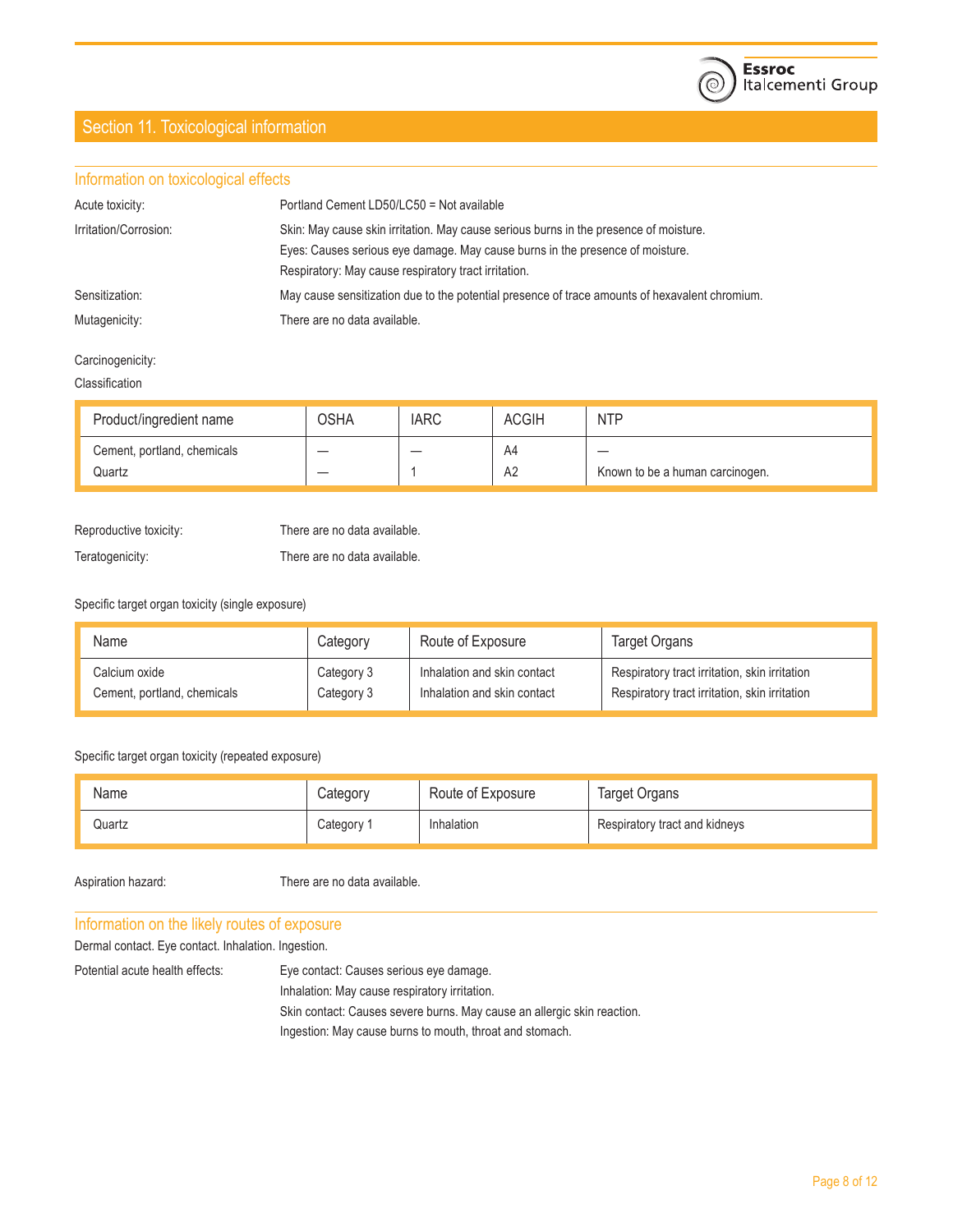#### Section 11. Toxicological information — Continued



#### Section 12. Ecological information

#### **Toxicity**

| Product/ingredient name                                                     |  | Result                                                 | <b>Species</b>                                                          |  | Exposure |
|-----------------------------------------------------------------------------|--|--------------------------------------------------------|-------------------------------------------------------------------------|--|----------|
| Calcium oxide                                                               |  | Chronic NOEC 100 mg/L<br>Fresh water                   | Fish-Oreochromis niloticus-Juvenile<br>(Fledgling, Hatchling, Weanling) |  | 46 days  |
| Persistence and degradability:                                              |  | There are no data available.                           |                                                                         |  |          |
| Bioaccumulative potential:<br>There are no data available.                  |  |                                                        |                                                                         |  |          |
| Mobility in soil:                                                           |  | Soil/water partition coefficient (Koc): Not available. |                                                                         |  |          |
| Other adverse effects:<br>No known significant effects or critical hazards. |  |                                                        |                                                                         |  |          |

#### Section 13. Disposal considerations

Disposal methods: The generation of waste should be avoided or minimized wherever possible. Disposal of this product, solutions and any by-products should comply with the requirements of environmental protection and waste disposal legislation and any regional local authority requirements. Dispose of surplus and non-recyclable products via a licensed waste disposal contractor. Untreated waste should not be released to the sewer unless fully compliant with the requirements of all authorities with jurisdiction. Waste packaging should be recycled. Incineration or landfill should only be considered when recycling is not feasible. This material and its container must be disposed of in a safe manner. Care should be taken when handling empty containers that have not been cleaned or rinsed out. Empty containers or liners may retain some product residues. Avoid dispersal of spilled material and runoff, and contact with soil, waterways, drains and sewers.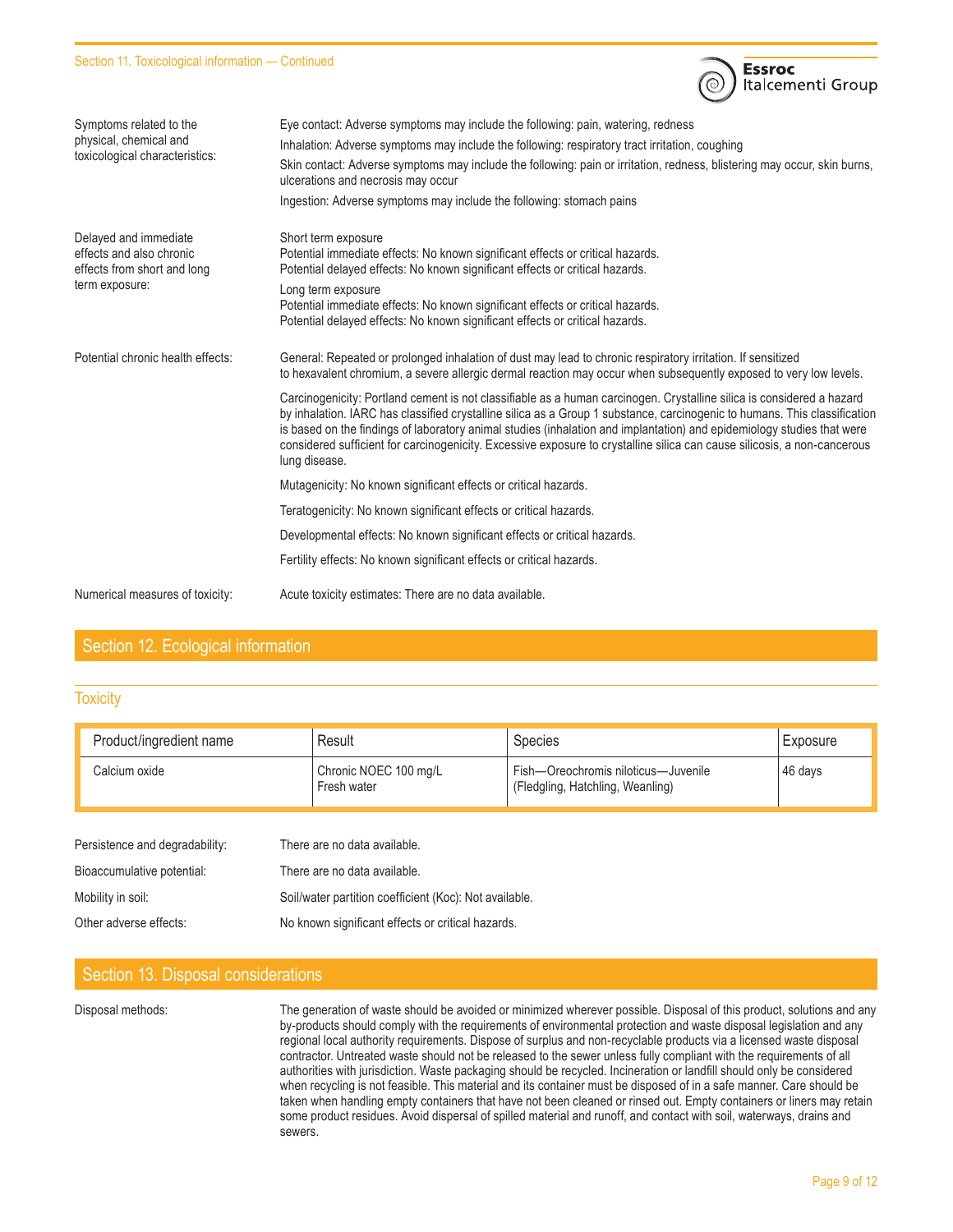

### Section 14. Transport information

|                            | <b>DOT Classification</b> | <b>IMDG</b>    | <b>IATA</b>    |
|----------------------------|---------------------------|----------------|----------------|
| UN number                  | Not regulated.            | Not regulated. | Not regulated. |
| UN proper shipping name    |                           |                |                |
| Transport hazard class(es) |                           |                |                |
| Packing group              | __                        |                |                |
| Environmental hazards      | None.                     | None.          | None.          |
| Additional information     |                           |                |                |

Portland Cement products are not considered hazardous under Transport Canada's Transportation of Dangerous Goods (TDG) regulations.

Special precautions for user: Transport within user's premises: always transport in closed containers that are upright and secure. Ensure that persons transporting the product know what to do in the event of an accident or spillage.

Transport in bulk according Not available. to Annex II of MARPOL 73/78 and the IBC Code:

### Section 15. Regulatory information

| U.S. Federal regulations:                                   | TSCA 6 final risk management: Chromium, ion (Cr6+)                                                                                                           |  |  |
|-------------------------------------------------------------|--------------------------------------------------------------------------------------------------------------------------------------------------------------|--|--|
|                                                             | United States inventory (TSCA 8b): Portland cements are considered to be statutory mixtures under TSCA. CAS<br>65997-15-1 is included on the TSCA inventory. |  |  |
|                                                             | Clean Water Act (CWA) 307: Chromium, ion (Cr6+)                                                                                                              |  |  |
|                                                             | CERCLA: This product is not listed as a CERCLA substance.                                                                                                    |  |  |
|                                                             | Clean Air Act Section 112 (b): Hazardous Air Pollutants (HAPs) — Not listed                                                                                  |  |  |
| Clean Air Act Section 602: Class I Substances — Not listed  |                                                                                                                                                              |  |  |
| Clean Air Act Section 602: Class II Substances — Not listed |                                                                                                                                                              |  |  |

DEA List I Chemicals: (Precursor Chemicals) — Not listed

DEA List II Chemicals: (Essential Chemicals) — Not listed

#### SARA 311/312

Classification: Immediate (acute) health hazard Delayed (chronic) health hazard

Composition/information on ingredients

| Name                       | $\frac{0}{0}$ | Fire<br>hazard | Sudden release<br>of pressure | Reactive | Immediate (acute)<br>health hazard | Delayed (chronic)<br>health hazard |
|----------------------------|---------------|----------------|-------------------------------|----------|------------------------------------|------------------------------------|
| Calcium oxide              | $A-B$         | No.            | No.                           | No.      | Yes.                               | No.                                |
| Quartz                     | ${}_{0.2}$    | No.            | No.                           | No.      | No.                                | Yes.                               |
| Chromium, ion (Cr6+)       | < 0.1         | No.            | No.                           | No.      | Yes.                               | Yes.                               |
| Nickel Compounds           | < 0.1         | No.            | No.                           | No.      | Yes.                               | Yes.                               |
| Lead (Organic & Inorganic) | < 0.1         | No.            | No.                           | No.      | No.                                | Yes.                               |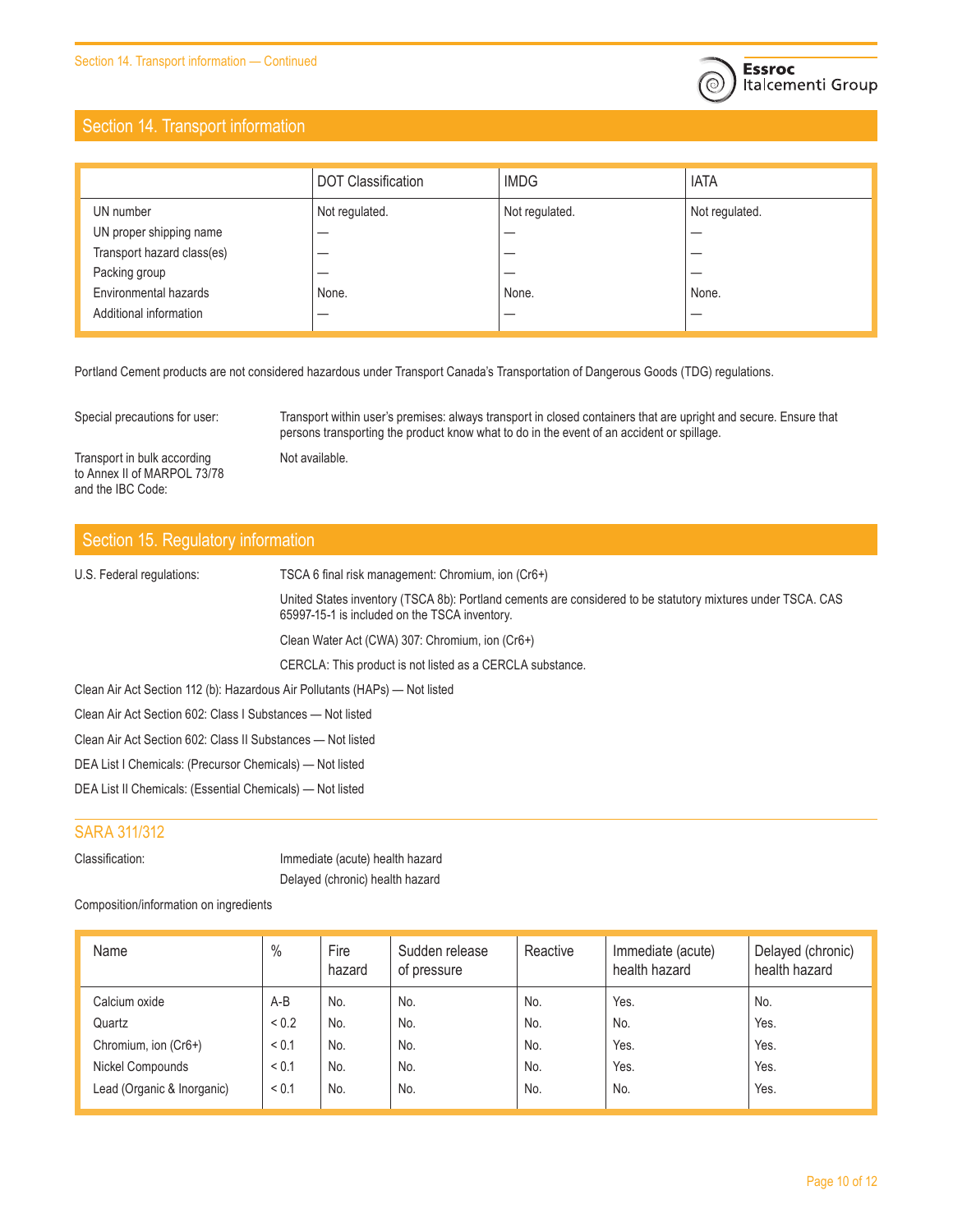

#### SARA 313

|                               | Product name                                                                                                                                                 | CAS number | $\frac{0}{0}$           |
|-------------------------------|--------------------------------------------------------------------------------------------------------------------------------------------------------------|------------|-------------------------|
| Form R-Reporting requirements | Chromium, ion (Cr6+)<br>Lead (Organic or Inorganic)<br>Nickel Compounds                                                                                      | 8540-29-9  | < 0.1<br>3 0.1<br>< 0.1 |
| Supplier notification         | Alternatively, if any of the compounds are not present, state:<br>This product does not contain any constituents listed under<br>SARA Title III Section 313. |            |                         |

#### Canada

WHMIS/DSL: Products containing crystalline silica and calcium carbonate are classified as D2A, E and are subject to WHMIS requirements.

| <b>State regulations</b> |                                                                                     |
|--------------------------|-------------------------------------------------------------------------------------|
| Massachusetts:           | The following components are listed: cement, portland, chemicals, limestone         |
| New York:                | None of the components are listed.                                                  |
| New Jersey:              | The following components are listed: cement, portland, chemicals, gypsum, limestone |
| Pennsylvania:            | The following components are listed: cement, portland, chemicals, gypsum, limestone |
|                          |                                                                                     |

#### California Prop. 65

WARNING: This product contains crystalline silica and chemicals (trace metals) known to the State of California to cause cancer, birth defects or other reproductive harm. California law requires the above warning in the absence of definitive testing to prove the defined risks do not exist.

| Ingredient name      | Cancer | Reproductive | No significant<br>risk level | Maximum acceptable<br>dosage level |
|----------------------|--------|--------------|------------------------------|------------------------------------|
| Quartz               | Yes.   | No.          | No.                          | No.                                |
| Chromium, ion (Cr6+) | Yes.   | Yes.         | 0.001 µg/day (inhalation)    | 8.2 micrograms/day (ingestion)     |
| Nickel Compounds     | No.    | No.          | No.                          | No.                                |
| Lead                 | Yes.   | Yes.         | 15 µg/day (ingestion)        | 0.5 micrograms/day (inhalation)    |

#### International regulations

International lists: Canadian Domestic Substances List (DSL): Portland cement is included on the DSL. Mexico Inventory (INSQ): All components are listed or exempted.